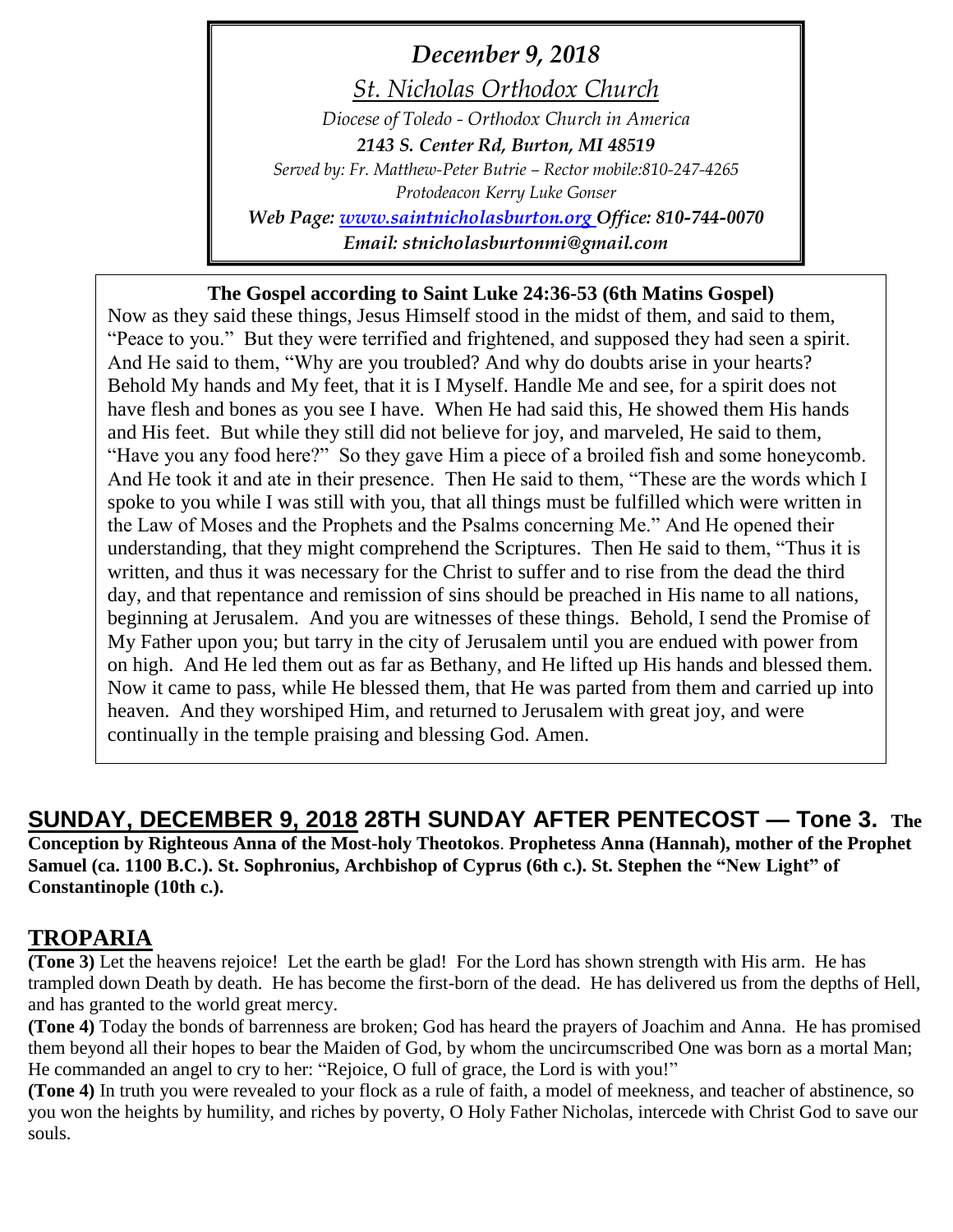# **KONTAKION**

**(Tone 4)** Today the universe rejoices, for Anna has conceived the Theotokos through God's dispensation, for she has brought forth the one who is to bear the ineffable Word!

*The Prokeimenon in the Fourth Tone:* **God is wonderful in His saints / the God of Israel.** *v.* **Bless God in the churches, the Lord, O you who are of Israel's fountain.**

# **THE READING FROM THE EPISTLE OF THE HOLY APOSTLE PAUL TO THE**

**GALATIANS (4:22-27)** Brethren: it is written that Abraham had two sons, one by a slave and one by a free woman. But the son of the slave was born according to the flesh, the son of the free woman through promise. Now this is an allegory: these women are two covenants. One is from Mount Sinai, bearing children for slavery; she is Hagar. Now Hagar is Mount Sinai in Arabia; she corresponds to the present Jerusalem, for she is in slavery with her children. But the Jerusalem above is free, and she is our mother. For it is written, "Rejoice, O barren one who does not bear; break forth and shout, you who are not in travail; for the children of the desolate one are many more than the children of her that is married."

# *Alleluia, Tone 3*

*v.* **In You, O Lord, have I placed my hope; let me not be put to shame.**

*v.* **Be a God of protection for me, a house of refuge in order to save me.**

**THE HOLY GOSPEL ACCORDING TO SAINT LUKE (13:10-17)** At that time Jesus was teaching in one of the synagogues on the sabbath. And there was a woman who had had a spirit of infirmity for eighteen years; she was bent over and could not fully straighten herself. And when Jesus saw her, he called her and said to her, "Woman, you are freed from your infirmity." And he laid his hands upon her, and immediately she was made straight, and she praised God. But the ruler of the synagogue, indignant because Jesus had healed on the sabbath, said to the people, "There are six days on which work ought to be done; come on those days and be healed, and not on the sabbath day." Then the Lord answered him, "You hypocrites! Does not each of you on the sabbath untie his ox or his ass from the manger, and lead it away to water it? And ought not this woman, a daughter of Abraham whom Satan bound for eighteen years, be loosed from this bond on the sabbath day?" As he said this, all his adversaries were put to shame; and all the people rejoiced at all the glorious things that were done by him.

# **COMMUNION HYMN**

Praise the Lord from the heavens! Praise Him in the highest! Alleluia, Alleluia, Alleluia!

# **The Conception by Righteous Anna of the Most Holy Mother of God (December 9)**

Saint Anna, the mother of the Virgin Mary, was the youngest daughter of the priest Nathan from Bethlehem, descended from the tribe of Levi. She married Saint Joachim (September 9), who was a native of Galilee.

For a long time Saint Anna was childless, but after twenty years, through the fervent prayer of both spouses, an angel of the Lord announced to them that they would be the parents of a daughter, Who would bring blessings to the whole human race.

The Conception of the Virgin Mary by Saint Anna took place at Jerusalem. The many icons depicting the Conception by Saint Anna show the Most Holy Theotokos trampling the serpent underfoot.

In the icon Saints Joachim and Anna are usually depicted with hands folded in prayer; their eyes are also directed upward and they contemplate the Mother of God, Who stands in the air with outstretched hands; under Her feet is an orb encircled by a serpent (symbolizing the devil), which strives to conquer all the universe by its power.

There are also icons in which Saint Anna holds the Most Holy Virgin on her left arm as an infant. On Saint Anna's face is a look of reverence. **From [www.oca.org](http://www.oca.org/)** 

On the east wall of the church, on the south side near the choir, we see the icon of Ss. Joachim and Anna.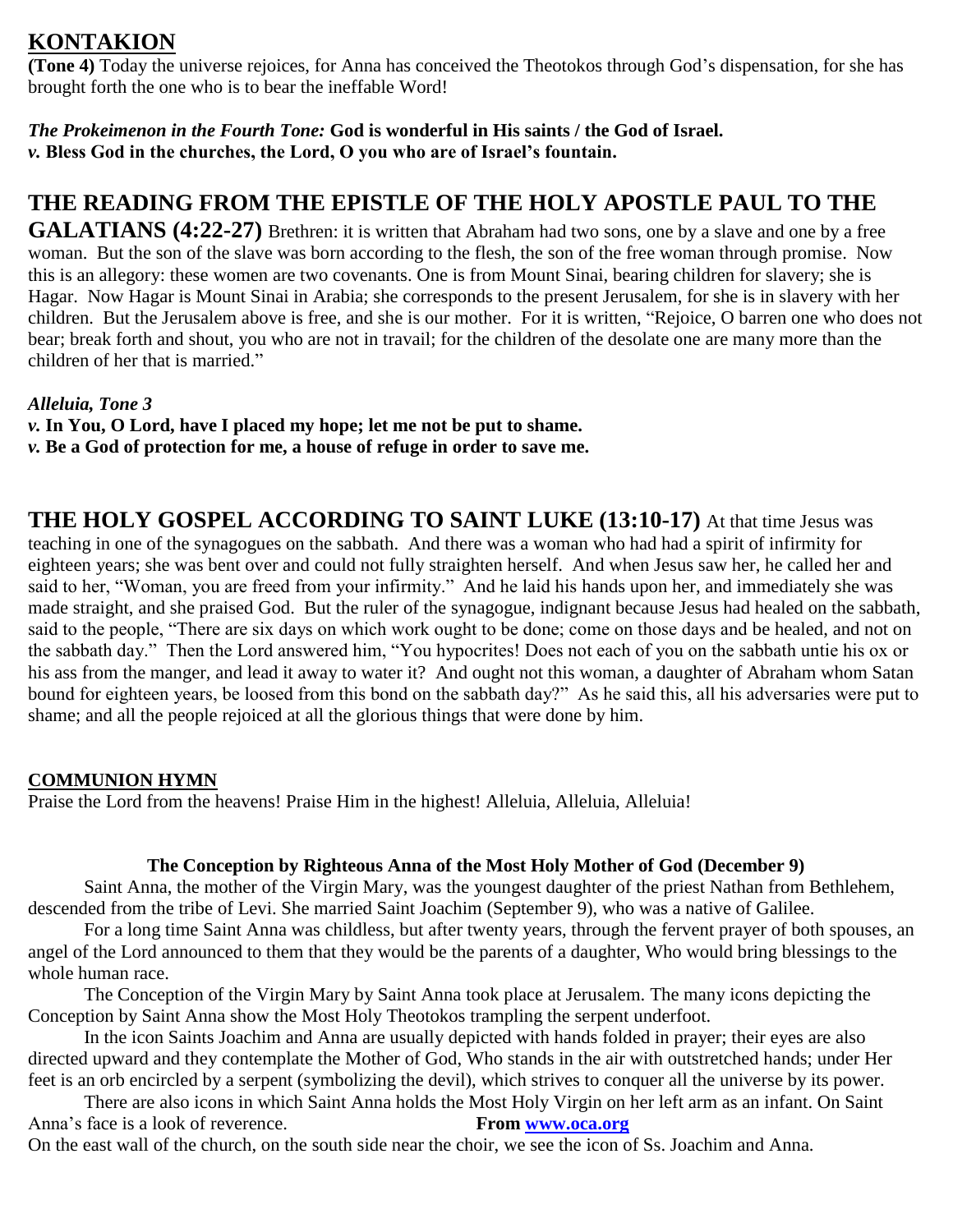### **Stichera from Vespers**

The barren Anna leaped for joy when she conceived Mary the Virgin, who in turn will conceive in the flesh God the Word. From the fullness of her joy, she cried out: "Rejoice with me, all ye tribes of Israel, for I have conceived according to the will of God my Savior. He has answered my prayer and ended my shame, in fulfillment of His promise, He will heal the pains of my heart, through the pains of child-bearing."

He Who made waters gush forth from the rock, permitted your womb to carry the ever-Virgin Mary through whom our salvation will come. By this, you were delivered from shame; no longer will you dwell on earth as barren, for you will bear the earth bringing forth the Tree of Life. According to His will, He has delivered the human race from all shame, by taking on our human form and becoming Man, for He is rich in mercy.

Behold, the promises of the Prophets are fulfilled. The holy mountain is planted in the womb. The divine ladder is set up, the great throne of the King is ready. The place for the Lord's passage is prepared. The dry bush, which the fire could not consume, is blossoming. The treasury of grace is an abundant flow of blessing which heals the barrenness of Anna, whom we glorify with faith.

Today the great mystery announced from all eternity whose depths angels and men cannot perceive, appears in the barren womb of Anna. Mary, the Maiden of God, is prepared to be the dwelling of the eternal King, Who will renew our human nature. Let us entreat her with a pure heart and say: "Intercede for us with your Son and our God that our souls may be saved!"

 $D$ ecember 9, 2018<br>- <del>නමු</del>ිද**ං නමුිදං නමුිදං නමුිදං නමුිදං නමුිදං නමුිදං නමුිදං නමුිදං නමුිදං නමුිදං නමු දෙන නමු දෙනමු වෙමුද** 

# **CANDLE INTENTIONS FOR THE HEALTH AND BLESSINGS OF**

Catherine, Christina, Elena & Callie John & Judy Blebea God's blessings for Angelo Panoff & family Stojan & Mira Prusac Fr. Tom, Fr. Dimitrie, Fr. Anthony, Angelo, Aaron, Reggie, John, Alex, Rimi, Allen, Deborah, JoAnn, Susan, Luba, Kosta, David, Anna, Walt, Vladimir, Dorothy, Michael, Allison, Stojan, Mira, Bosa, Jeanette, Christopher, Ted, Marlene, Joseph, Nicholas, Margaret, Gladys, my family and friends Joe Tome Special Intention Joe Tome Feodosiy, Oleg, Nikoly & Irina Irina Sivergina

#### **CANDLE INTENTIONS FOR BLESSED REPOSE**

Adelaida, Vitaliy, Vasiliy, Andrey, Galina & Nikolay Irina Sivergina For my loving brother Charles Gates (1 yr.) December 8 Connie Maxim George, June & Alexander John & Judy Blebea Kosta & Theodora Papalazarou, Evangelia Bakouldis, Eleni, Kosta, Elias, Kosti, Themi & Elias Lena Bakousidis Lena Bakousidis

့<br>တန္တိုးဝ တန္တြိုးဝ တန္တြိုးဝ တန္တြိုးဝ တန္သြားဝ တန္သြားဝ တန္သြား တန္သိုလ တန္သြားဝ တန္သြားဝ တန္သြားဝ တန္သြားဝ

**WELCOME** to all our friends and visitors.

**COFFEE & DONUTS** Volunteers are needed for the months December & January. Please see the signup sheet outside the kitchen.

**"AS MANY AS HAVE BEEN BAPTIZED INTO CHRIST…"** Alexander, son of Michael and Jessica Chevalier, was baptized Saturday, December 8 after Vespers. He joins his brothers James, Dante, and Julius. God grant them all many years!

**COOKIE WALK** Thank you to all the volunteers & those who made baked goods. Your generosity made it a success!

BAKING WORKSHOPS There will be a Prosfora/Litouryia baking workshop Saturday, December 15<sup>th</sup> at 10 am.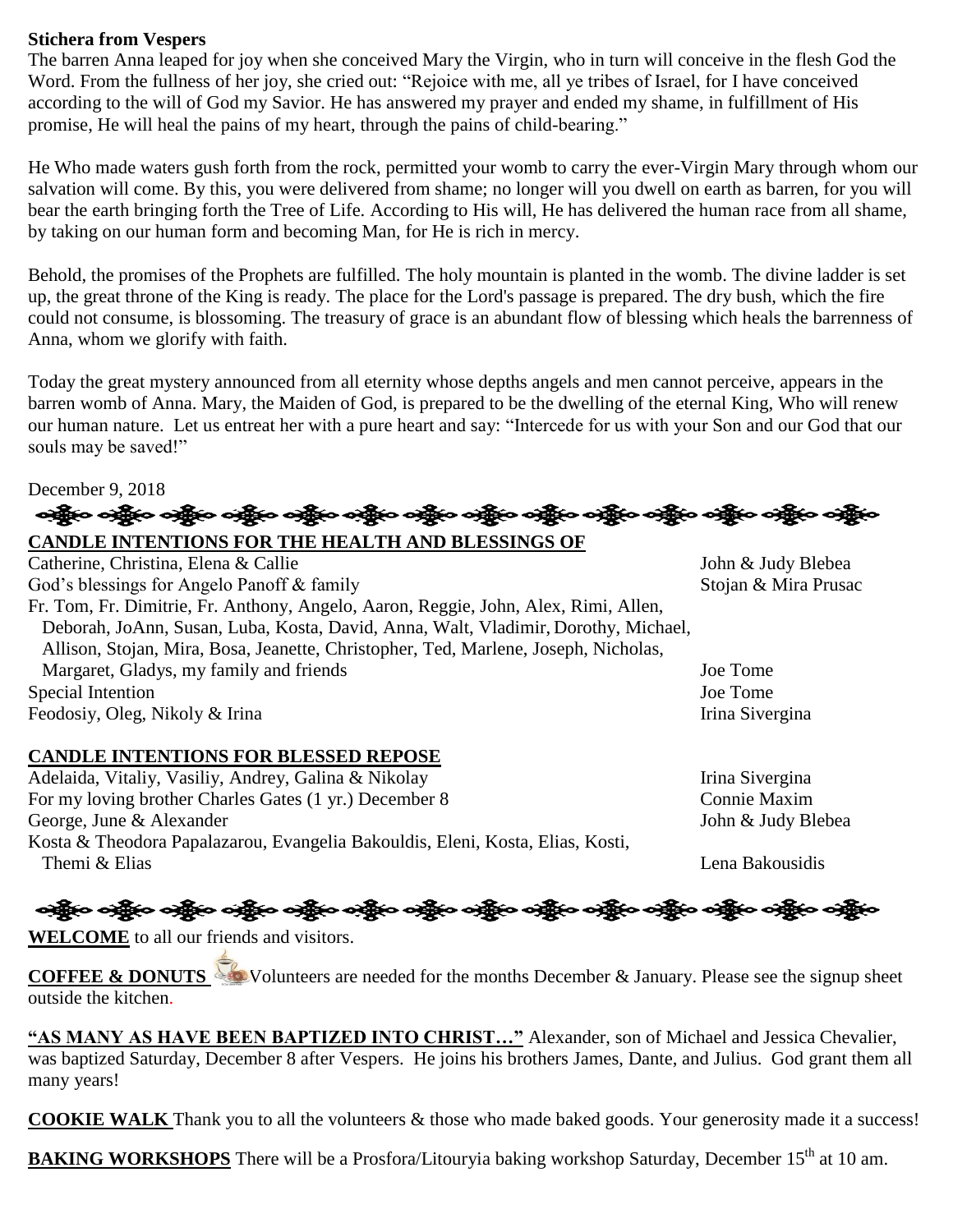**CHRISTMAS GREETING** If you would like to have your name(s) included in the annual Christmas greetings list please call or leave the info. in the office no later than December  $10^{th}$ . Please make a donation.

PLEDGE CARDS If you haven't turned in your pledge card for 2019 please do so by December 23<sup>rd</sup>. To be considered a member in good standing you must receive Confession and Holy Communion and sign a pledge card.

**OFFERING ENVELOPES** are ready to be picked up in the parish hall. Please don't forget to use them in the New Year.



 **KROGER COMMUNITY REWARDS** Remember to give the cashier our Non Profit Organization when checking out. They send a check to St. Nicholas for a portion of everything participants spend in their stores.

**HOPE IN A BOX** is collecting **towels, toiletries & new toys** for the month of December. Place the items in the blue box in the Parish Hall. Catholic Charities Community Closet will distribute the items.

**FOOD DRIVE** Place non-perishable food items in the other blue box in the hall.

**WINTER WARM UP** Catholic Charities is in need of hats, gloves, scarves, socks, boots, coats & other warm winter gear. For more information call 810-265-7025. Donations can be dropped off Mon-Fri 9:30-3:30 at 812 Root St, Flint.



**December 17<sup>th</sup>**, 10 am we will be decorating the church for Christmas. Many hands make the work light. Please come & help.

**December 30<sup>th</sup>**, caroling at Lockwood after coffee hour. Everyone is welcome.

# **Weekly Schedule:**

| <b>Monday, Dec 10</b><br><b>Fr. Matthew in Toledo</b> |
|-------------------------------------------------------|
|-------------------------------------------------------|

# **Tuesday, Dec 11 Communion calls in Bay City, Caro & Lapeer**

6:30 pm Parish Council meeting – parish council members please check your email for agenda, minutes, and reports. Please contact the office if you are unable to attend.

# **Wednesday, Dec 12**

| 9:30 am            | Divine Liturgy |
|--------------------|----------------|
| $11:15 \text{ am}$ | Adult Ed class |

#### **Saturday, Dec 15**

10 am Prosfora Baking Workshop 5 pm Vespers

#### **Sunday, Dec 16**

|                   | <b>Noisy Offering</b> |
|-------------------|-----------------------|
|                   | Church School         |
| 10 am             | Divine Liturgy        |
| $9:30 \text{ am}$ | <b>Hours</b>          |